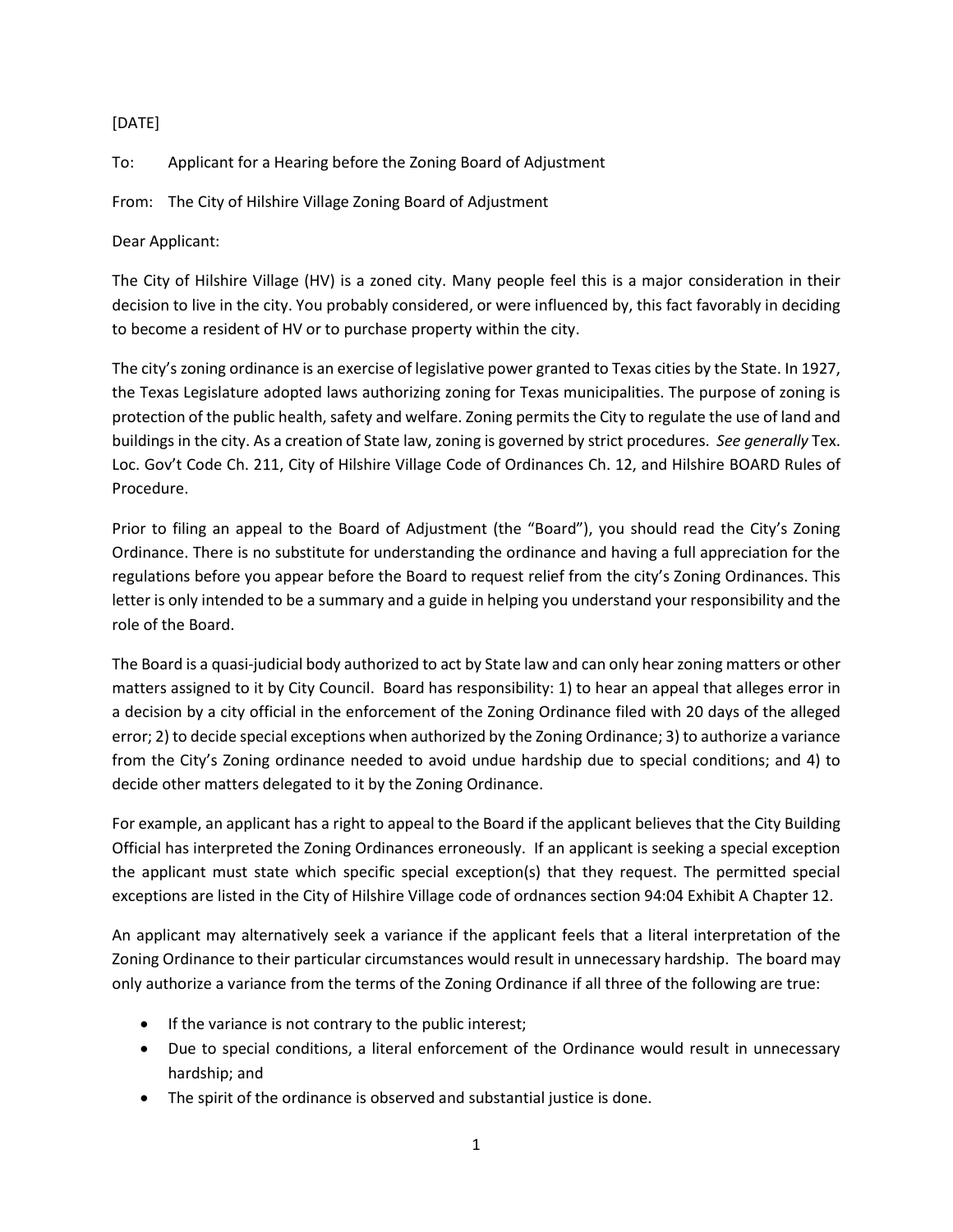Each of these prerequisites must be present for a variance to be granted. The burden of proof of "unnecessary hardship" rests solely with the applicant and a purely "economic hardship" alone is insufficient. If these factors are not shown to exist, as a matter of law the Board cannot vary the terms of the zoning regulations.

Taking any action related to or affecting this City's zoning regulations is not a matter undertaken lightly by the Board. The City's Zoning Ordinance represents a comprehensive plan for the orderly and proper use of all land and building in the City.

Members of the Board, and alternate Board members, are appointed by the City Council and serve for two years. They may be reappointed for additional terms of service. As a matter of law, the Board has no legislative authority to enact, amend or alter the Zoning Ordinance – that power rests solely with the City Council. The Board is a "quasi-judicial" body. In practice the Board conducts hearings and functions somewhat like a judicial body or court. Board members strive to act impartially and fairly in the exercise of their duties.

To request a public hearing the applicant must contact the City Administrator and it is required that the applicant fill out the proper forms that state specifically what is being requesting, including what part(s) of the HV Zoning Ordinance relief is being requested.

At the time of your scheduled public hearing before the Board there will be a panel of five board members with no less than four required to be present to consider your request. Hearings are tape recorded by the City and all applicants and witnesses are sworn to tell the truth. You are not required to have anyone represent you but you may have an attorney represent you. The chairman of the Board controls the orderly progression of the hearing. **The hearings are conducted informally and the rules of evidence and procedure are not followed unless the applicant provides the Board prior written notice as provided by the Board's rules.**

At the public hearing you will be allowed to make whatever reasonable presentation you wish, and submit whatever information that you want to be considered and included in the record of the proceedings. Members of the public who attend will be given a reasonable opportunity to speak. Affidavit testimony, letters and other documentation from persons in support of your request may be helpful, but they are a poor substitute for live testimony given at the public hearing. The concurring vote of **four (4) members of the Board is necessary to reverse a decision of a city official, to decide a matter in favor of an applicant, or to authorize a variance.**

Any letters, petitions or other documents pertaining to a hearing should be filed with the City Administrator who will deliver all written materials to the Board prior to the hearing so the members of the Board may familiarize themselves with the case and in some cases may visit the property as part of their preparation. After your application is filed, you and those helping or representing you should wait until the scheduled public hearing to present your case to the Board. It would be improper to contact any Board member to lobby, persuade or present information, evidence, or even to discuss your request, prior to the scheduled public hearing.